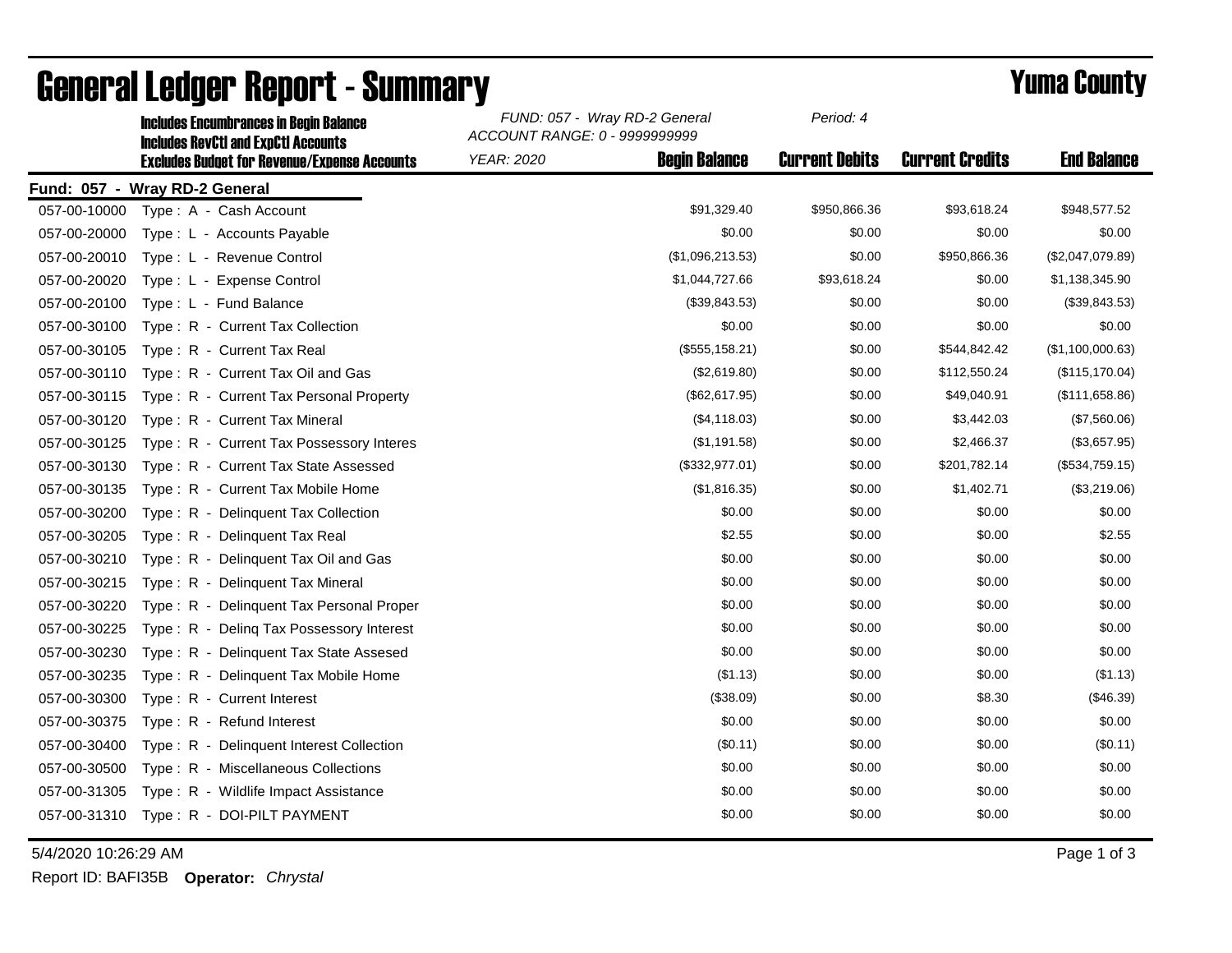|                  | <b>Includes Encumbrances in Begin Balance</b><br><b>Includes RevCtI and ExpCtI Accounts</b><br><b>Excludes Budget for Revenue/Expense Accounts</b> |                                         |                             | FUND: 057 - Wray RD-2 General<br>ACCOUNT RANGE: 0 - 9999999999 |                             | Period: 4            |                       |             |                                  |                    |
|------------------|----------------------------------------------------------------------------------------------------------------------------------------------------|-----------------------------------------|-----------------------------|----------------------------------------------------------------|-----------------------------|----------------------|-----------------------|-------------|----------------------------------|--------------------|
|                  |                                                                                                                                                    |                                         |                             | <b>YEAR: 2020</b>                                              |                             | <b>Begin Balance</b> | <b>Current Debits</b> |             | <b>Current Credits</b>           | <b>End Balance</b> |
| <b>Fund: 057</b> | - Wray RD-2 General                                                                                                                                |                                         |                             |                                                                |                             |                      |                       |             |                                  |                    |
| 057-00-32100     |                                                                                                                                                    | Type: R - Transfers In                  |                             |                                                                |                             | \$0.00               |                       | \$0.00      | \$0.00                           | \$0.00             |
| 057-00-33000     |                                                                                                                                                    | Type: R - Auto Tax B Collection         |                             |                                                                |                             | (\$105,092.05)       |                       | \$0.00      | \$24,554.90                      | (\$129,646.95)     |
| 057-00-33100     |                                                                                                                                                    | Type: R - Auto Tax A & F Collection     |                             |                                                                |                             | (\$30,585.77)        |                       | \$0.00      | \$10.776.34                      | (\$41,362.11)      |
| 057-00-49100     |                                                                                                                                                    | Type: X - Treasurer Fees                |                             |                                                                |                             | \$2,401.35           |                       | \$2,288.84  | \$0.00                           | \$4,690.19         |
| 057-00-49401     |                                                                                                                                                    | Type: X - Transfer Out                  |                             |                                                                |                             | \$0.00               |                       | \$0.00      | \$0.00                           | \$0.00             |
| 057-00-49500     |                                                                                                                                                    | Type: X - Checks Written / ACH Transfer |                             |                                                                |                             | \$1,042,326.31       |                       | \$91,329.40 | \$0.00                           | \$1,133,655.71     |
|                  |                                                                                                                                                    |                                         |                             | Fund: 057 - Wray RD-2 General                                  | Totals :                    | (\$51,485.87)        | \$1,138,102.84        |             | \$1.995.350.96                   | (\$908,733.99)     |
|                  |                                                                                                                                                    |                                         | <b>Total Fund Revenues:</b> | \$950,866,36                                                   | <b>Total Fund Expenses:</b> |                      | \$93,618,24           |             | <b>Net Revenue Over Expense:</b> | \$857,248.12       |

## General Ledger Report - Summary **Example 2018** Yuma County